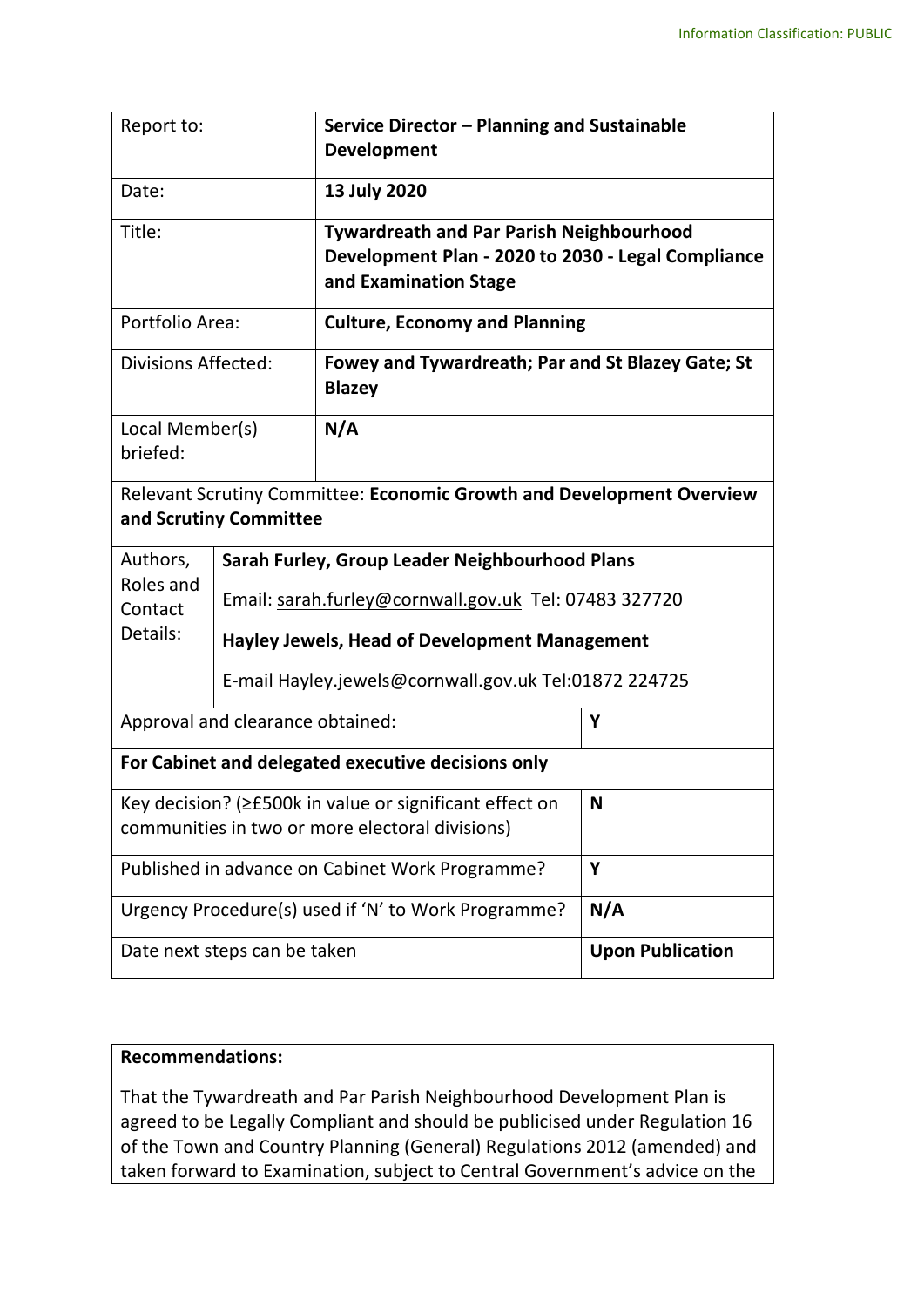coronavirus (Covid-19) pandemic and the updated guidance on Neighbourhood Planning.

#### **1. Executive Summary**

- 1.1 The Council has a statutory duty to assist communities in the preparation of neighbourhood development plans and orders and to take plans through a process of examination and referendum.
- 1.2 The Tywardreath and Par Parish Neighbourhood Development Plan (the NDP) was submitted to Cornwall Council, with the endorsement of Tywardreath and Par Parish Council, on 8 July 2020. The Plan was accompanied by a Basic Conditions Statement, a Consultation Statement and evidence of compliance with European Environmental legislation, as required by the Neighbourhood Planning (General) Regulations 2012.
- 1.3 Under The Localism Act (2011), the Council is required, upon submission of a Neighbourhood Plan, to check that it meets the legal requirements for those plans before it can progress to formal consultation, examination and referendum.
- 1.4 The Plan has been checked against the Neighbourhood Planning (General) Regulations 2012 (hereafter referred to as 'the Regulations') and is considered to be to be legally compliant. Appendix 1 to this report is a table which details each stage of plan preparation, the relevant regulations and legislation at each stage, how the Plan has met the Regulations and whether or not it is compliant. Having carried out the checks, officer opinion is that the NDP is legally compliant.

## **2. Purpose of Report and key information**

- 2.1 Under the Town and Country Planning Act 1990 (as amended), the Council has a statutory duty to assist communities in the preparation of neighbourhood development plans and orders and to take plans through a process of examination and referendum. This will be carried out, taking into consideration and adapting procedures to the current advice from Central Government on the Covid-19 crisis and the updated guidance on Neighbourhood Planning.
- 2.2 The Ministry of Housing, Communities and Local Government have introduced changes to neighbourhood planning in response to the Covid-19 pandemic. The guidance has implications for neighbourhood planning on the referendum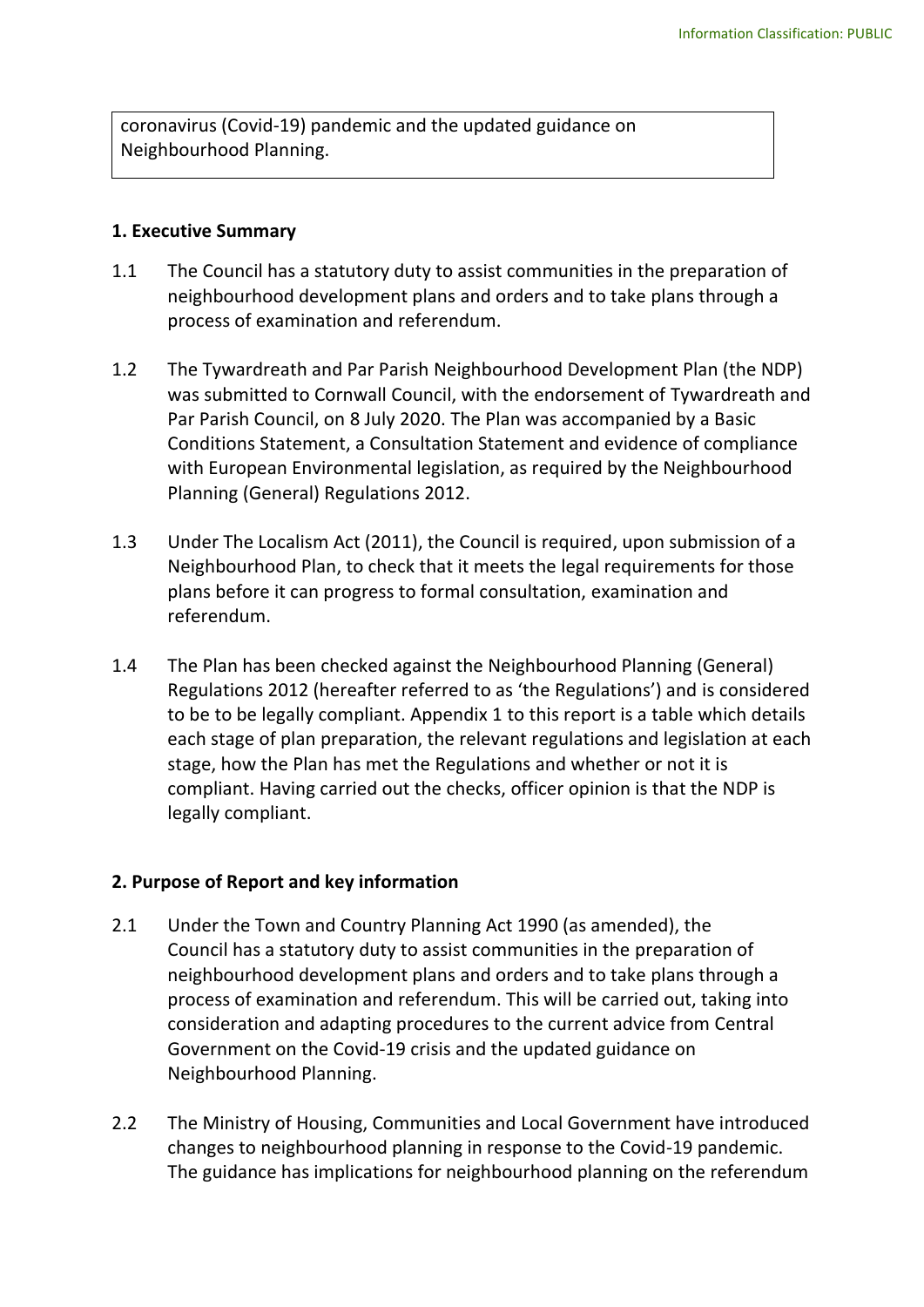process, decision-making, oral representations for examinations and public consultation, set out in the National Planning Practice Guidance (NPPG) Paragraph: 107, Reference ID: 41-107-20200407, Revision date: 13 05 2020.

- 2.3 The Localism Act 2011 (Part 6 chapter 3) sets out the Local Planning Authority (LPA) responsibilities as:
	- 1. Designating the area of the Neighbourhood Development Plan (NDP);
	- 2. Advising or assisting communities in the preparation of a neighbourhood plan;
	- 3. Checking a submitted plan meets the legal requirements;
	- 4. Arranging for the independent examination of the plan;
	- 5. Determining whether the neighbourhood plan meets the basic conditions and other legal requirements;
	- 6. Subject to the results of the referendum/s bringing the plan into force.

This report deals with stage 3 of the process – checking that a submitted plan meets the legal requirements.

- 2.4 The Plan has been through the statutory stages of area designation and presubmission draft consultation. The area designation application was correctly made by Tywardreath and Par Parish Council, publicised by Cornwall Council and designated by Portfolio Holder decision on 10 June 2015.
- 2.5 Several stages of consultation and public engagement have been carried out during plan preparation (as detailed in the Consultation Statement) and the statutory pre-submission consultation was carried out from 23 March to 1 June 20120. It was publicised, and the relevant consultation bodies were contacted, in accordance with Regulation 14 of the Regulations. The Tywardreath and Par NDP Steering Group have summarised the comments received and their responses in the Consultation Statement submitted with the Plan.
- 2.6 The current required stage is for the LPA to consider the Plan, determine whether it is legally compliant and, if so, notify the Tywardreath and Par Parish Council of its decision and progress the Plan by starting the 6-week consultation period, subject to Covid-19 restrictions, and making arrangements for the examination.

The LPA must consider:

- 1. whether the Parish Council is authorised to act;
- 2. whether the proposal and accompanying documents;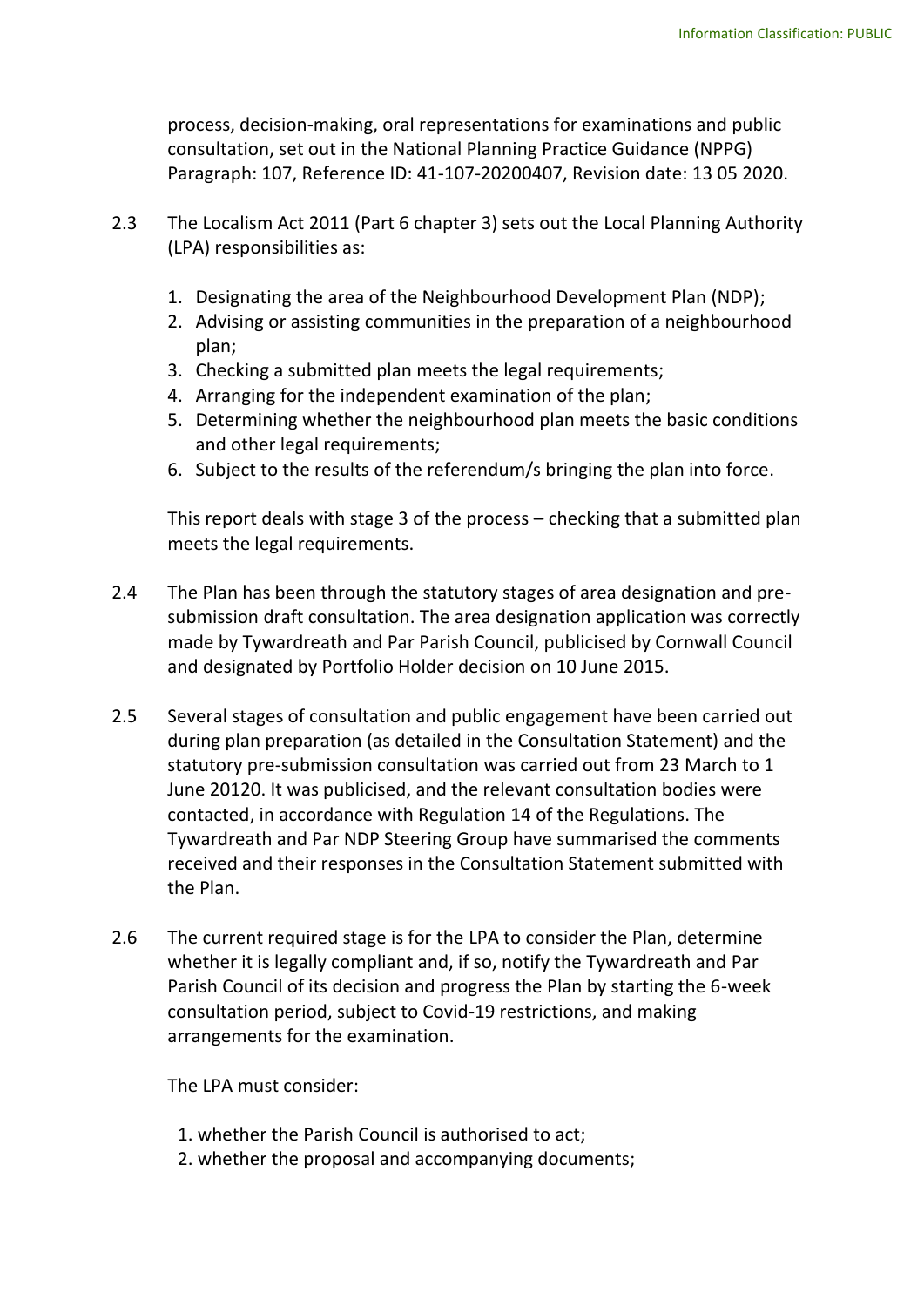- a. comply with the rules for submission to the LPA;
- b. meet the 'definition of an NDP;' and
- c. meet the 'scope of NDP provisions;' and
- 3. whether the Parish Council has undertaken the correct procedures in relation to consultation and publicity.

#### 2.7 In respect of these questions:

1. The Tywardreath and Par Parish Council is the qualifying body authorised to progress a neighbourhood plan. They have made the correct application for the designation of their neighbourhood area and are authorised to act.

2a. The plan proposal and accompanying documents comply with the rules for submission, in that they include a map identifying the area, a consultation statement, a basic conditions statement, an evidence base document and information to enable appropriate environmental assessments, including Strategic Environmental Assessment (SEA) and Habitats Regulations Assessment (HRA.). In this regard a screening opinion was sought from Cornwall Council, based on the Steering Group submitting a draft emerging policies statement. Cornwall Council consulted the statutory bodies, Historic England, Natural England and the Environment Agency. The NDP was screened out for significant impacts on the environment; SEA is therefore not required.

Due to a legal judgement which has implications for the way Habitat Regulations Assessment screening is carried out, in that mitigation cannot be taken into account at screening stage, a new basic condition came into force on 28th December 2018, which requires an NDP to demonstrate that it does not breach the requirements of Chapter 8 of Part 6 of the Conservation of Habitats and Species Regulations 2017(3). This clarified that NDPs can be subject to Appropriate Assessment.

The NDP was screened out for impacts on European sites; HRA is therefore not required. Natural England has confirmed that they are satisfied with this conclusion.

The screening decision is included in the submission documents.

2b. The 'definition of an NDP' is: "A plan which sets out policies (however expressed) in relation to the development use and of land in the whole or any part of a particular neighbourhood area specified in the plan." The NDP contains policies which relate to the development and use of land within Tywardreath and Par Parish and therefore meets the definition.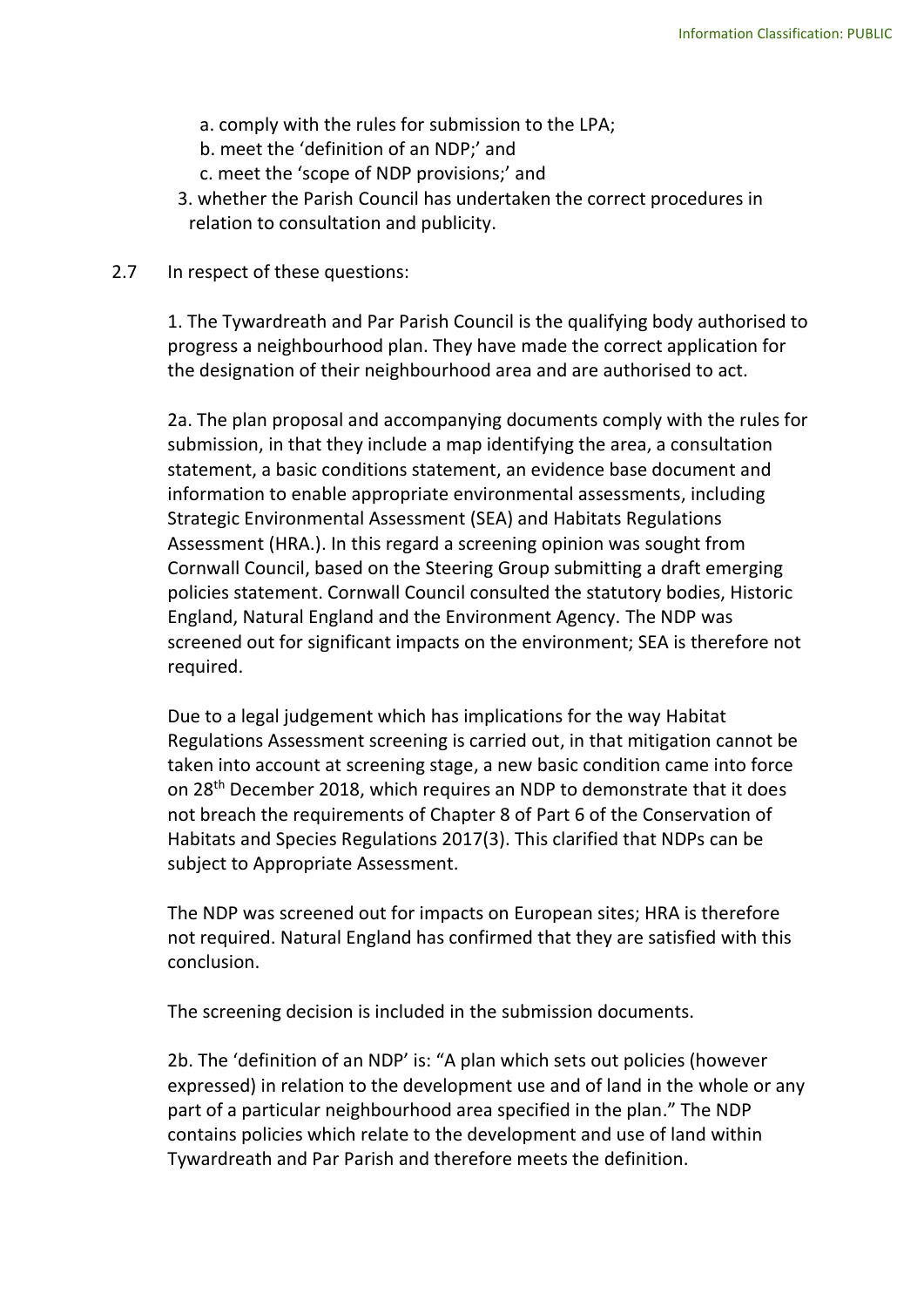2c. The 'Scope of NDP provisions' are that:

- The NDP must specify the period for which it is to have effect;
- It cannot include provision about development that is 'excluded development;' and
- It cannot relate to more than one neighbourhood area or repeat an existing planning permission.

The NDP specifies the plan period as 2020 - 2030

It does not provide for any 'Excluded development' which is defined as:

a) A 'county matter' (Schedule 1 of TCPA 1990) i.e. relating to Minerals;

b) Any operation or class of operation relating to waste development that falls within Annex 1 to Council Directive 85/337/EEC i.e. Oil refineries, power stations, radioactive waste disposal, iron and steel smelting, asbestos operations, chemical installations, motorways, airports, ports and toxic and dangerous waste disposal; and

c) Development consisting wholly or partly of a national infrastructure project.

It relates only to one neighbourhood area and does not repeat an existing planning permission.

2.8 The steering group has undertaken the correct procedure for pre-submission statutory consultation, and relevant statutory consultees were contacted as part of the pre-submission consultation. Tywardreath and Par Steering Group has also undertaken extensive community consultation throughout the process, as detailed in the Consultation Statement. The consultation was adapted and extended to compensate for Covid- 19 restrictions.

The NDP is therefore considered to comply with the criteria and legislation for a neighbourhood plan and should be taken forward.

2.9 If the NDP is endorsed as compliant, Cornwall Council can commence the regulatory stages required to progress the Plan through examination, in accordance with the current advice from Central Government on the Covid-19 crisis and the updated guidance on Neighbourhood Planning. The referendum and 'making' of the Plan stages of the process will be delayed under Regulations linked to the Coronavirus Act 2020, meaning that no elections or referendums can take place until 6 May 2021. These provisions are being kept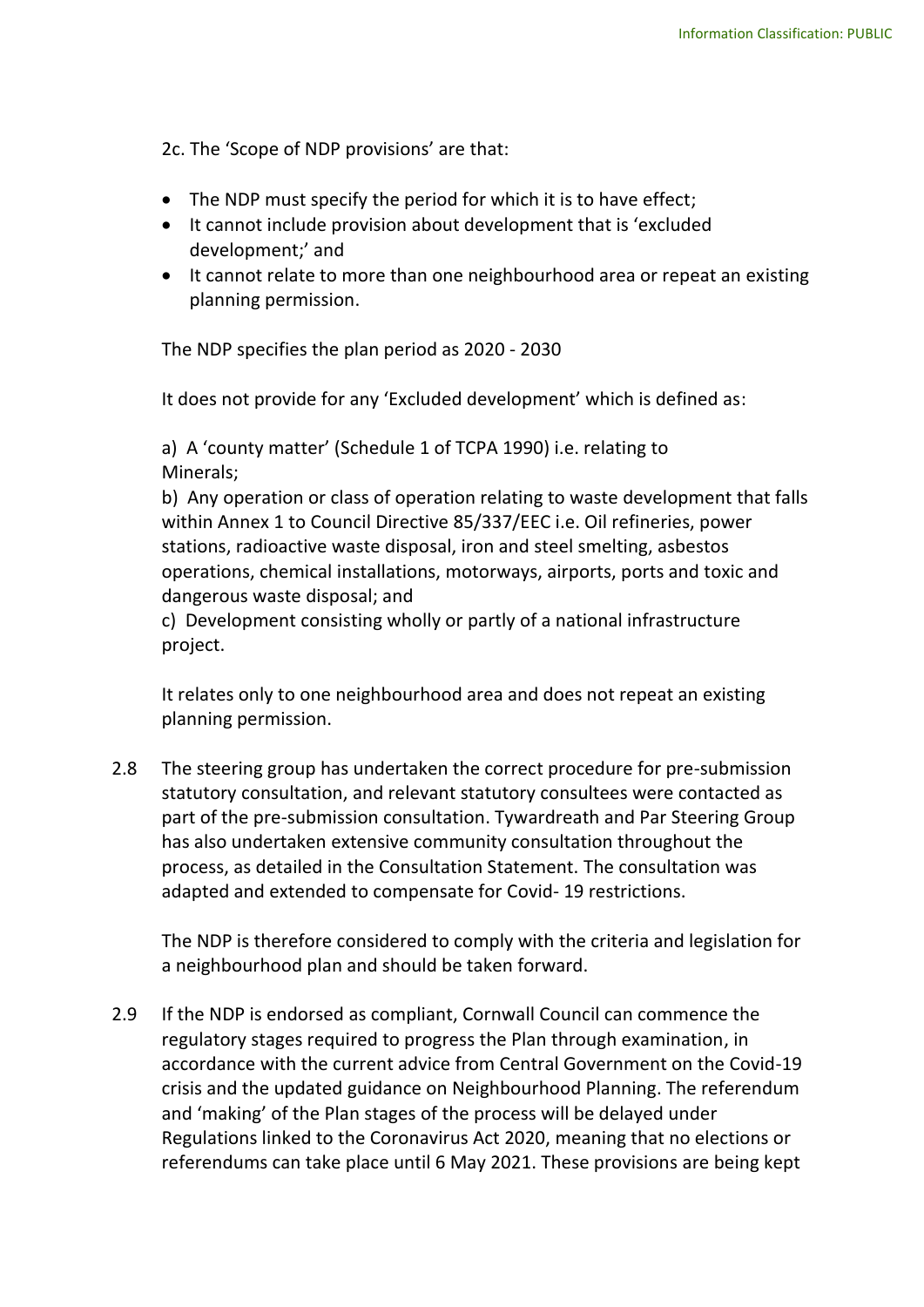under review by MHCLG and may be amended or revoked in response to changing circumstances, in which case Cornwall Council will respond appropriately.

## **3. Benefits for Customers/Residents**

- 3.1 Neighbourhood Planning was put into place by the Localism Act 2011 to enable communities to have a direct say in how their area is planned by creating a formal planning document that will, on making (adoption), form part of the statutory development plan for the area covered.
- 3.2 The confirmation of Legal Compliance, formal consultation and Examination of the Plan will further our objective to support Localism for our communities. The NDP and its process may also be used as a template which can help other communities in their plan preparation.
- 3.3 Production of neighbourhood plans is a stated objective in the Planning Policy and Partnerships Team Plan. It supports the objectives of the Cornwall Local Plan, which relies on Neighbourhood Plans to provide the policy framework for delivery of development, particularly in rural areas.

## **4. Relevant Previous Decisions**

- 4.1 The Plan has been through the statutory stages of area designation and presubmission draft consultation. The area designation application was correctly made by the Parish Council, publicised by Cornwall Council and designated by Portfolio Holder decision on 10 June 2015.
- 4.2 This is the second stage at which the Council must make a decision whether the Plan should proceed in accordance with The Neighbourhood Planning (General) Regulations 2012.

## **5. Consultation and Engagement**

- 5.1 The Plan has been through the statutory stages of area designation and pre-submission draft consultation as referenced above.
- 5.2 The NDP Regulations require that the Parish Council carries out a formal consultation (pre-submission) process for a period of (minimum) six weeks prior to the submission of the Neighbourhood Plan to the Council.
- 5.3 Several stages of consultation and public engagement have been carried out during plan preparation (as detailed in the Consultation Statement) and the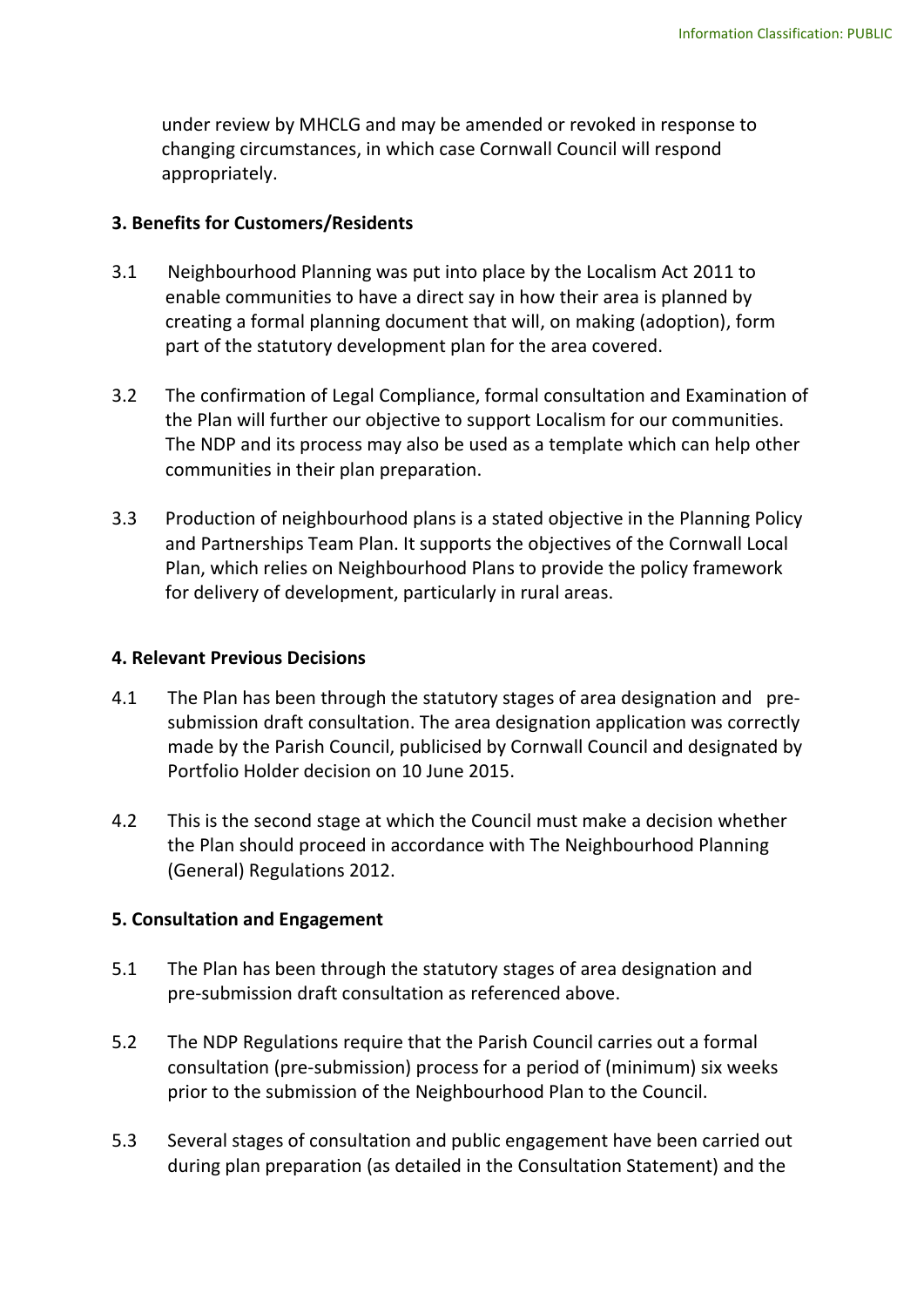statutory pre-submission consultation ran from 23 March to 1 June 2020. It was publicised, and the relevant consultation bodies were contacted in accordance with Regulation 14. The NDP Steering Group have summarised the comments received and their responses in the Consultation Statement submitted with the Plan.

5.4 The confirmation of Legal Compliance of the Plan will lead to a further formal stage of consultation, for a minimum of six weeks, with the community and statutory consultation bodies. Cornwall Council may also make comments on the draft plan during the consultation, which will be forwarded to the Examiner. The LPA will review the Covid-19 restrictions which are in place when the decision on legal compliance is issued and make a judgement as to how 'publication' consultation can be carried out, under the restrictions operating at that time, making adaptations to meet those restrictions but also to ensure equality of opportunity to view and comment on the plan.

## **6. Financial Implications of the proposed course of action/ decision**

- 6.1 There are costs associated with the examination and referendum. The estimated costs for the NDP are £5,000 for examination and £6,200 for the referendum.
- 6.2 Central Government provides a grant to the LPA of £5,000 at submission (limited to first five neighbourhood areas designated in total) and £20,000 once a referendum date has been set following a successful examination. The Ministry for Housing, Communities, and Local Government announced in March 2020, that under the Neighbourhood Planning new Burdens funding, the grant for £20,000 for the referendum can be claimed once a decision statement has been issued detailing the local authorities' intention to send the plan to referendum due to the Covid-19 crisis and the updated guidance on neighbourhood planning. These grants are currently provided until the end of the financial year 2021/22 and will be used to fund the associated costs.
- 6.3 The value of the grant is fixed, irrelevant of the actual examination and referendum costs, and so for smaller neighbourhood plans the grant is usually in excess of the costs incurred. This is retained by the Planning and Sustainable Development Service to cover the cost of working with the larger towns, where the costs are higher. The current budget is sufficient to accommodate the Tywardreath and Par Parish NDP costs.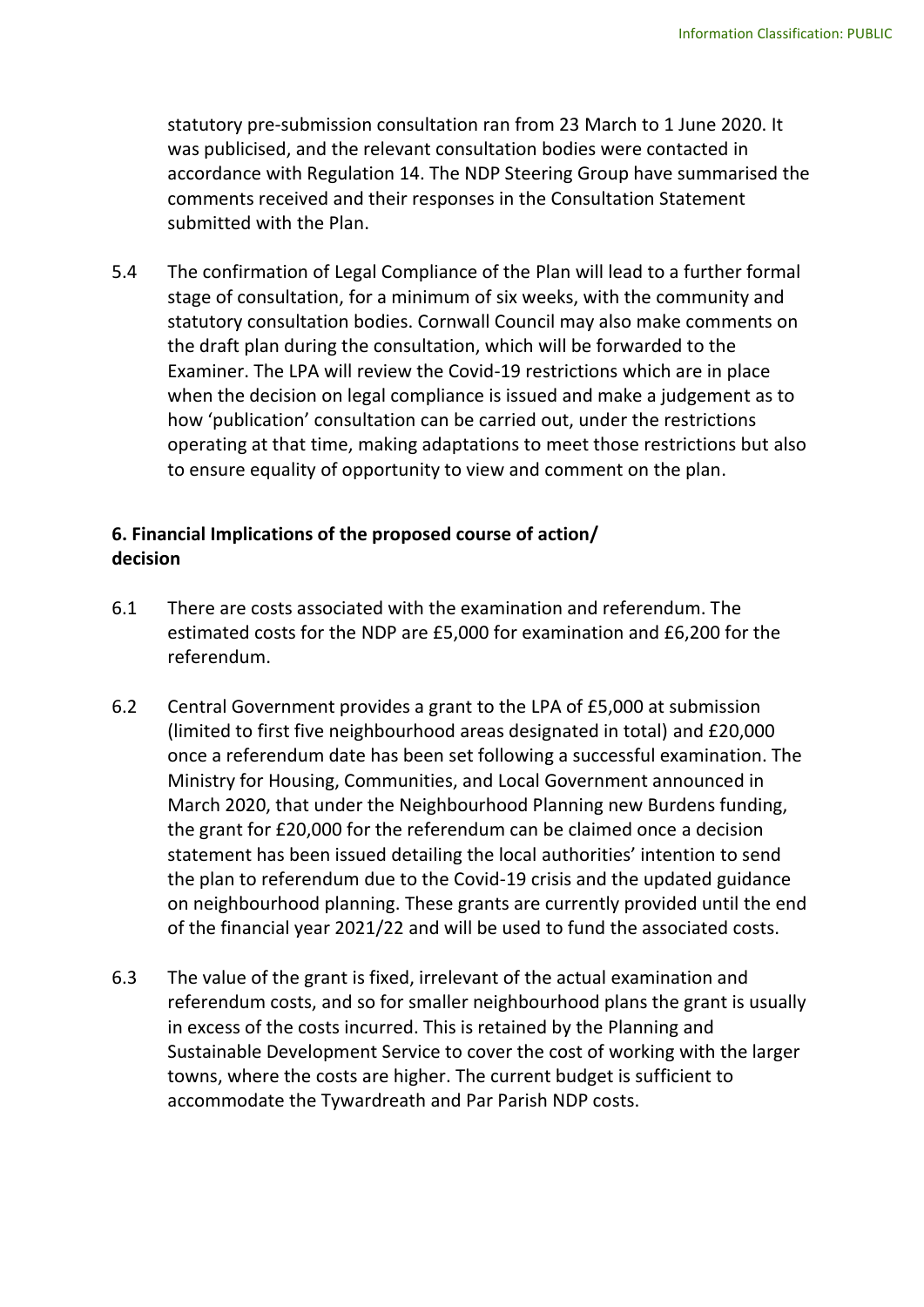6.4 During the financial year, if the accumulated costs for the neighbourhood plans exceed the grants received, then the Service will have to identify funding from elsewhere, within their approved budget, to fund any deficit.

## **7. Legal/Governance Implications of the proposed course of action/decision**

- 7.1 The Council has certain steps that it has to take when seeking to progress a neighbourhood development plan. These are detailed in both the report and Legal Compliance Checklist. The relevant legislation comprises:
	- Town and Country Planning Act 1990 (as amended);
	- Planning and Compulsory Purchase Act 2004;
	- Localism Act 2011;
	- Neighbourhood Planning (General) Regulations 2012 (amended);
	- The Neighbourhood Planning Act 2017.
	- The Coronavirus Act 2020.
- 7.2 Legal Compliance allows the Plan to progress to the next stage of consultation but does not necessarily mean that the Plan will be adopted in the form currently submitted, as this may change in accordance with the recommendations of the appointed examiner. The exact content of the Plan may be subject to potential alteration after the authorisation of the plan proposals stage and the Council may make representations on its content prior to examination.

## **8. Risk Implications of the proposed course of action/decision**

8.1 Failure to progress the Plan proposal would risk customer dissatisfaction, given our commitment to support communities in the production of neighbourhood plans.

## **9. Comprehensive Impact Assessment Implications**

- 9.1 The Equality Act 2010 places a duty on all public authorities to have regard to the need to eliminate discrimination, to advance equality of opportunity, and to foster good relations between persons who have a "protected characteristic" and those who do not. The protected characteristic are Age, Disability, Gender Re-assignment, Marriage and Civil Partnership, Pregnancy and Maternity, Race, Religion and Belief, Sex, Sexual Orientation and in Cornwall an additional characteristic, Cornish Status.
- 9.2 The NDP has been developed to be in general conformity with the Cornwall Local Plan, which was subject to Examination in Public and found to be sound.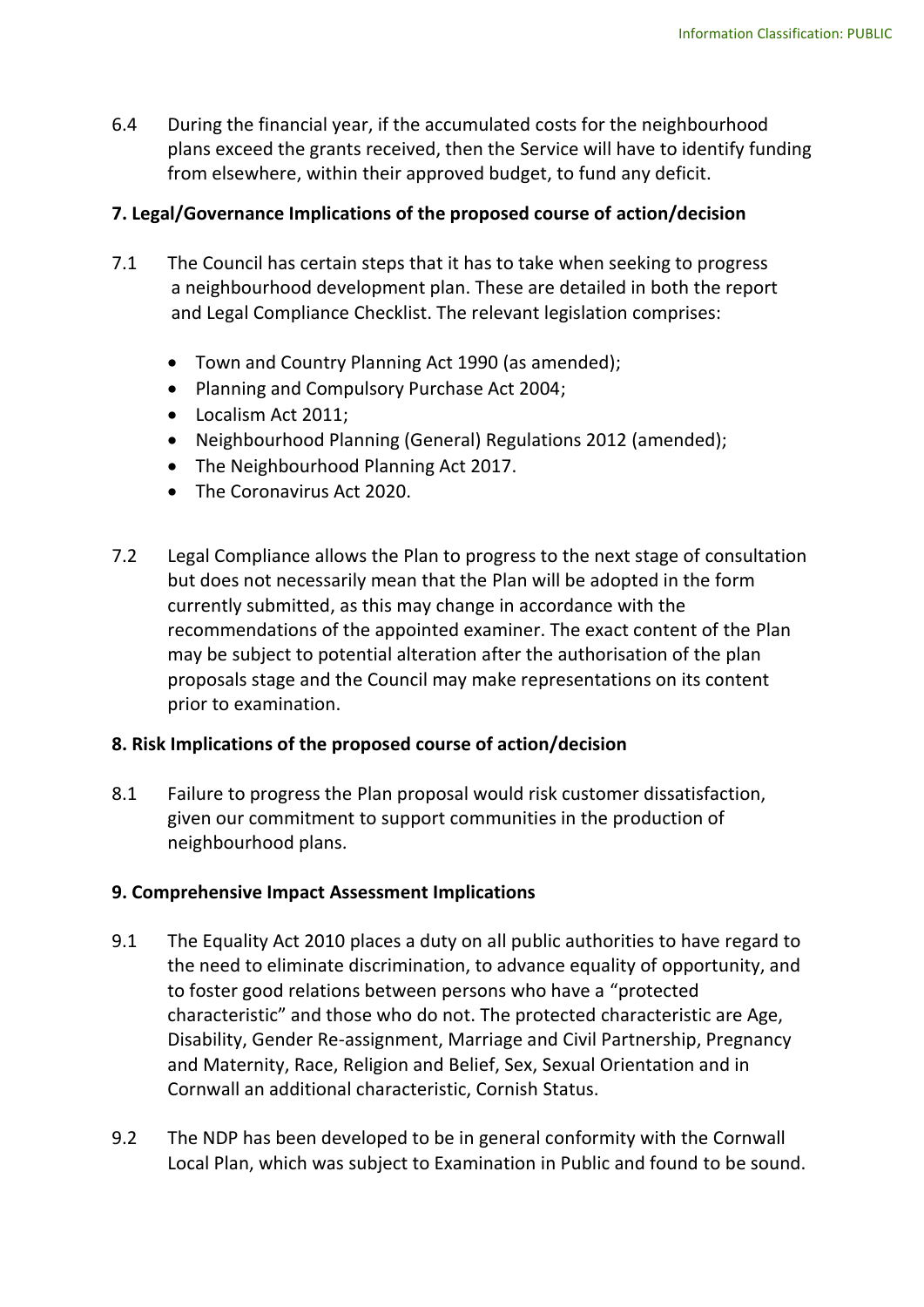The Cornwall Local Plan provides for the objectively assessed need for housing to meet the needs of all the community, against which the conformity of the NDP has been tested.

- 9.3 The Cornwall Local Plan has been subject to Comprehensive Impact Assessment (CIA). This concluded that the current and future businesses and residents of, and visitors to, Cornwall will be affected by the land use policies in terms of provision of jobs, homes, infrastructure, access to services and the protection of the environment. The policies' objectives are to plan for the needs of the whole community now and in the future; the Plan period is to 2030. In addition, where evidence demonstrates a need, a number of protected characteristic groups are positively planned for with specific provision made for older people and disabled people.
- 9.4 The housing and affordable housing targets aim to ensure appropriate housing is available to meet local needs over the Plan period. Failing to provide sufficient housing will impact most on disadvantaged groups.
- 9.5 Additionally the Tywardreath and Par NDP group have carried out a Sustainability Check to test the impacts of their NDP on social, environmental and economic objectives and this evidence can feed into the Comprehensive Impact Assessment. The overall impacts of the neighbourhood plan are considered to be positive. The NDP is especially cognisant of wellbeing and accessibility which has positive outcomes for all members of the community, but can be considered especially relevant to those with the protected characteristics of age and disability. The sustainability check led to amendments to some policies, where opportunities for increasing positive outcomes were identified.

## **10. Options available**

- 10.1 The NDP has been assessed against 'the Regulations' and is considered to be legally compliant; the Council, therefore has a duty to support and progress the Plan.
- 10.2 In accordance with regulation 16, a further 'publication' consultation on the NDP will be carried out by the Council as LPA, for a minimum of 6 weeks, to add to the previous community and stakeholder consultation carried out by the NDP Steering Group, so the Plan will be well publicised. This consultation may be adapted and extended, in order to comply with Covid- 19 restrictions.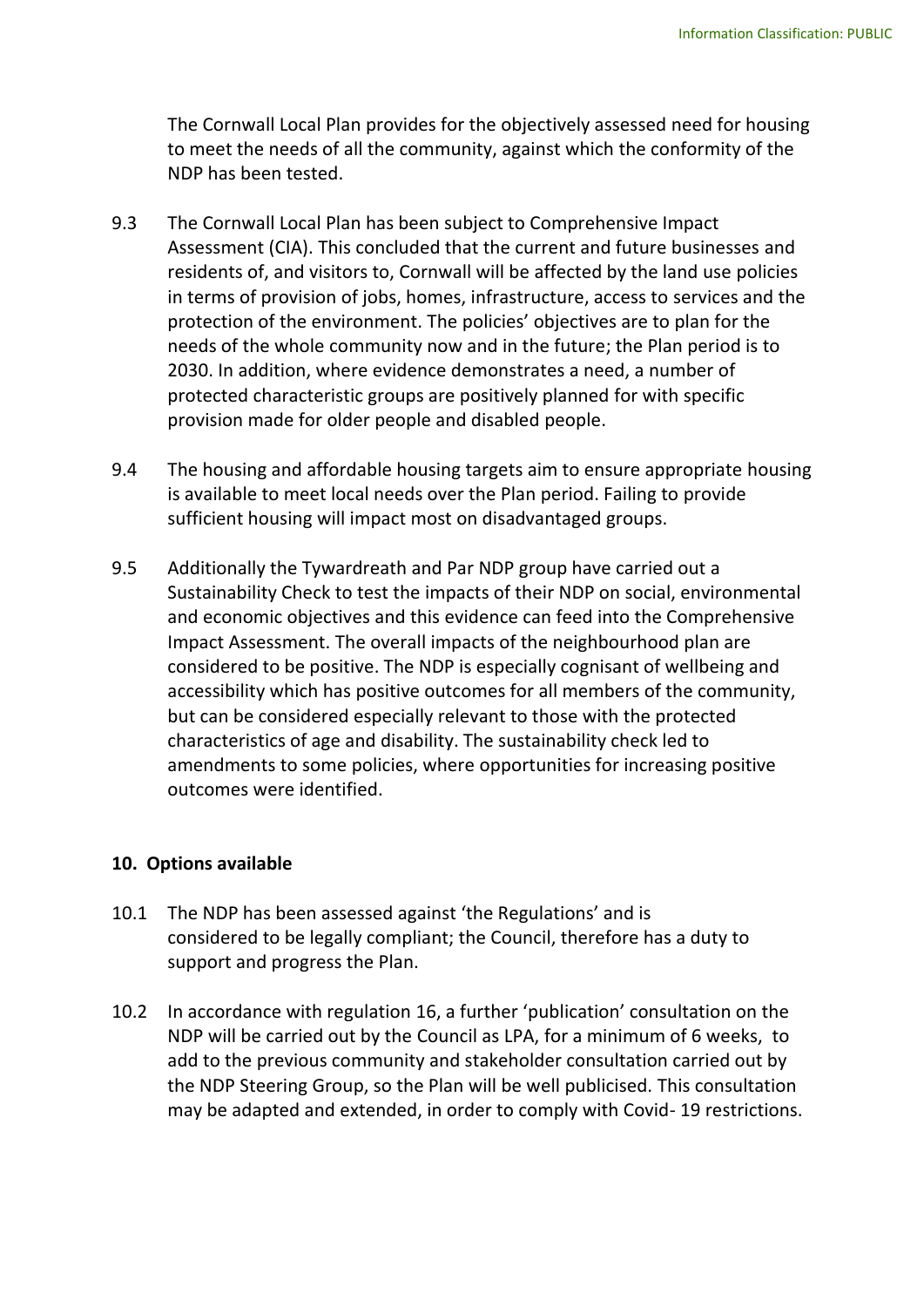- 10.3 The community has had an opportunity to comment on the Plan and influence its development. Statutory consultees were supportive of the Plan and where they have made suggestions for amendments to strengthen the Plan these have been made where possible. The consultation process has followed the Regulations and there will be opportunity for further comments to be made during the publication: any further comments will be forwarded directly to the Examiner.
- 10.4 If the NDP proposal is found to be legally compliant, the next steps in the process of 'making' the Tywardreath and Par Parish Neighbourhood Plan are:
	- LPA notify Tywardreath and Par Parish Council of their decision on the Plan's legal compliance;
	- The LPA publicise the NDP proposal;
	- The LPA appoint an examiner, with the consent of Tywardreath and Par Parish Council;
	- Following successful examination, the Local Authority hold a referendum. Currently this must be held after 6 May 2021 due to the Covid-19 crisis;
	- Following successful referendum (simple majority), the Plan is 'made' i.e. formally adopted by Cornwall Council and will become part of the statutory development plan, as defined by Section 38(3) of the Planning and Compulsory Purchase Act 2004.

## **11. Supporting Information (Appendices)**

- 11.1 APP1. Tywardreath and Par Parish Neighbourhood Development Plan Legal Compliance Checklist
- 11.2 APP2. Tywardreath and Par Parish Neighbourhood Development Plan Submission draft
- 11.3 APP3. Tywardreath and Par Parish Neighbourhood Development Plan Consultation Statement
- 11.4 APP4. Tywardreath and Par Parish Neighbourhood Development Plan Basic Conditions Statement

## **12. Background Papers**

None